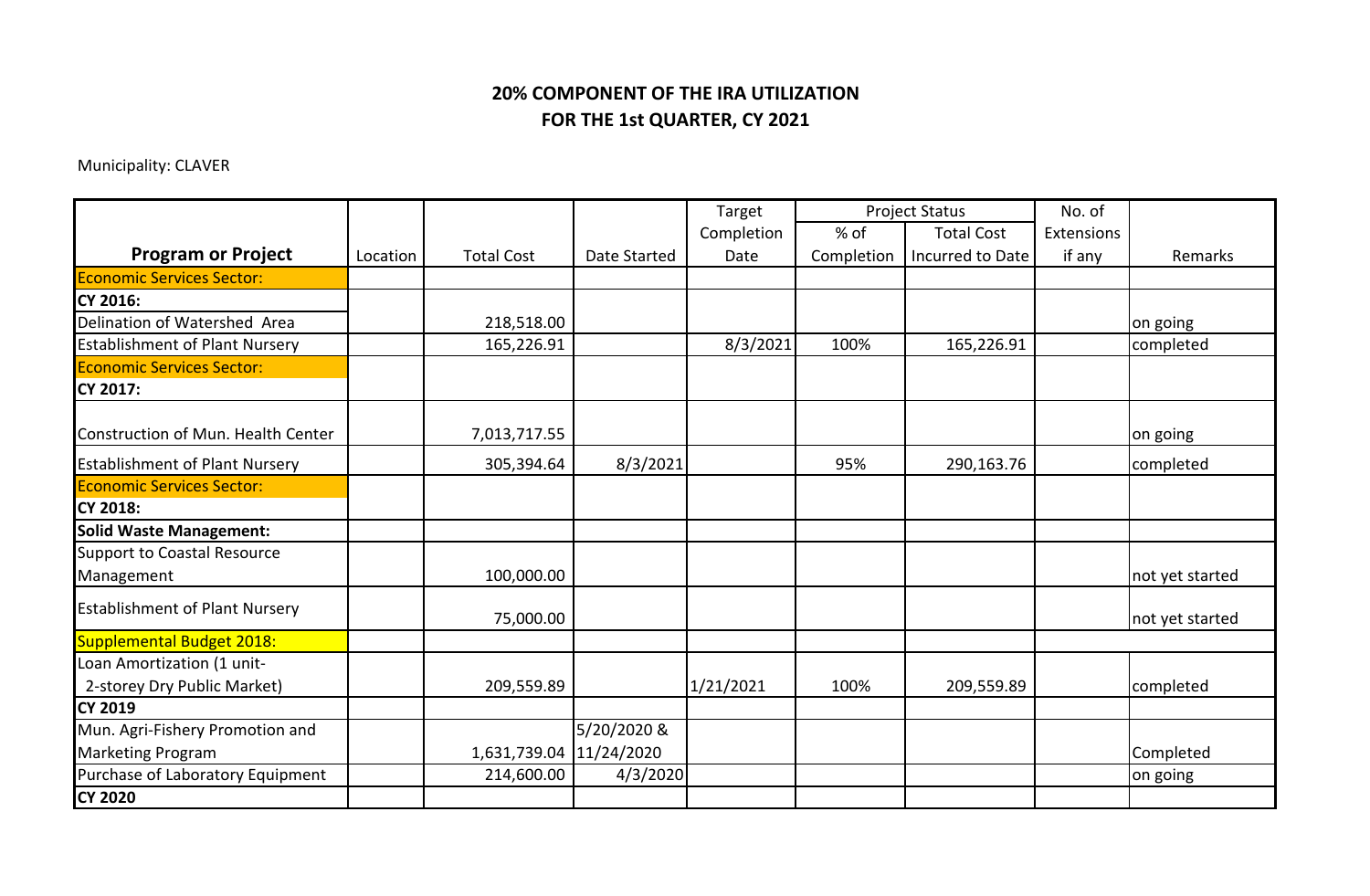| <b>ECONOMIC SECTOR</b>                   |                        |                            |           |         |              |                 |
|------------------------------------------|------------------------|----------------------------|-----------|---------|--------------|-----------------|
| Interest Expenses/Loan                   |                        |                            |           |         |              |                 |
| Amortization                             | 76,679.56              |                            | 1/21/2021 | 100.00% | 76,679.56    | completed       |
| <b>Water Supply System</b>               | 5,225,189.90 1/21/2021 |                            |           | 4%      | 199,920.00   | on going        |
| <b>Buildings</b>                         | 2,250,000.00           |                            |           |         |              | not yet started |
| <b>Flood Control System</b>              | 6,355,859.86           |                            |           |         |              | not yet started |
| <b>Medical Equipment</b>                 | 500,000.00             |                            |           |         |              | not yet started |
| Aquaculture                              | 250,000.00             |                            |           |         |              | not yet started |
| Other structures                         | 99,865.24              | 7/9/2020                   |           |         |              | on going        |
| <b>CY 2021 ECONOMIC SERVICES SECTOR</b>  |                        |                            |           |         |              |                 |
|                                          |                        | 01/21/2021,2/8/2021, &3/8, |           |         |              |                 |
| Interest Expenses/Loan Amortization      | 3,580,003.21           | 24/21                      |           | 18%     | 657,655.98   | on going        |
| Const. & Improvement of Drainage in all  |                        |                            |           |         |              |                 |
| Brgys.                                   | 2,000,000.00           |                            |           |         |              | not yet started |
| Other Structures-Municipal               |                        |                            |           |         |              |                 |
| Ecological Solid Waste Management        |                        |                            |           |         |              | not yet started |
| Program                                  | 5,000,000.00           |                            |           |         |              |                 |
| Other Property, Plant and Equipment-     |                        |                            |           |         |              | not yet started |
| <b>Agricultural Mechanization</b>        | 3,000,000.00           |                            |           |         |              |                 |
| Aquaculture-Support to Coastal           |                        |                            |           |         |              |                 |
| Resource Mngt.                           | 200,000.00             |                            |           |         |              | not yet started |
| Mun. Agri- Fishery Promotion &           |                        |                            |           |         |              |                 |
| <b>Marketing Program</b>                 | 1,800,000.00           |                            |           |         |              | not yet started |
| Loans Payable-Domestic/Loan              | 10,610,747.04          | 1/21/2021, 2/8/2021 & 3/8, |           | 25%     | 2,652,686.76 | on going        |
| Amortization (1 unit 2 storey Dry        |                        | 24/21                      |           |         |              |                 |
| <b>Public Market)</b>                    |                        |                            |           |         |              |                 |
| <b>OMOE-Corona Virus Disease Control</b> | 5,000,000.00           |                            |           |         |              | not yet started |
|                                          |                        |                            |           |         |              |                 |